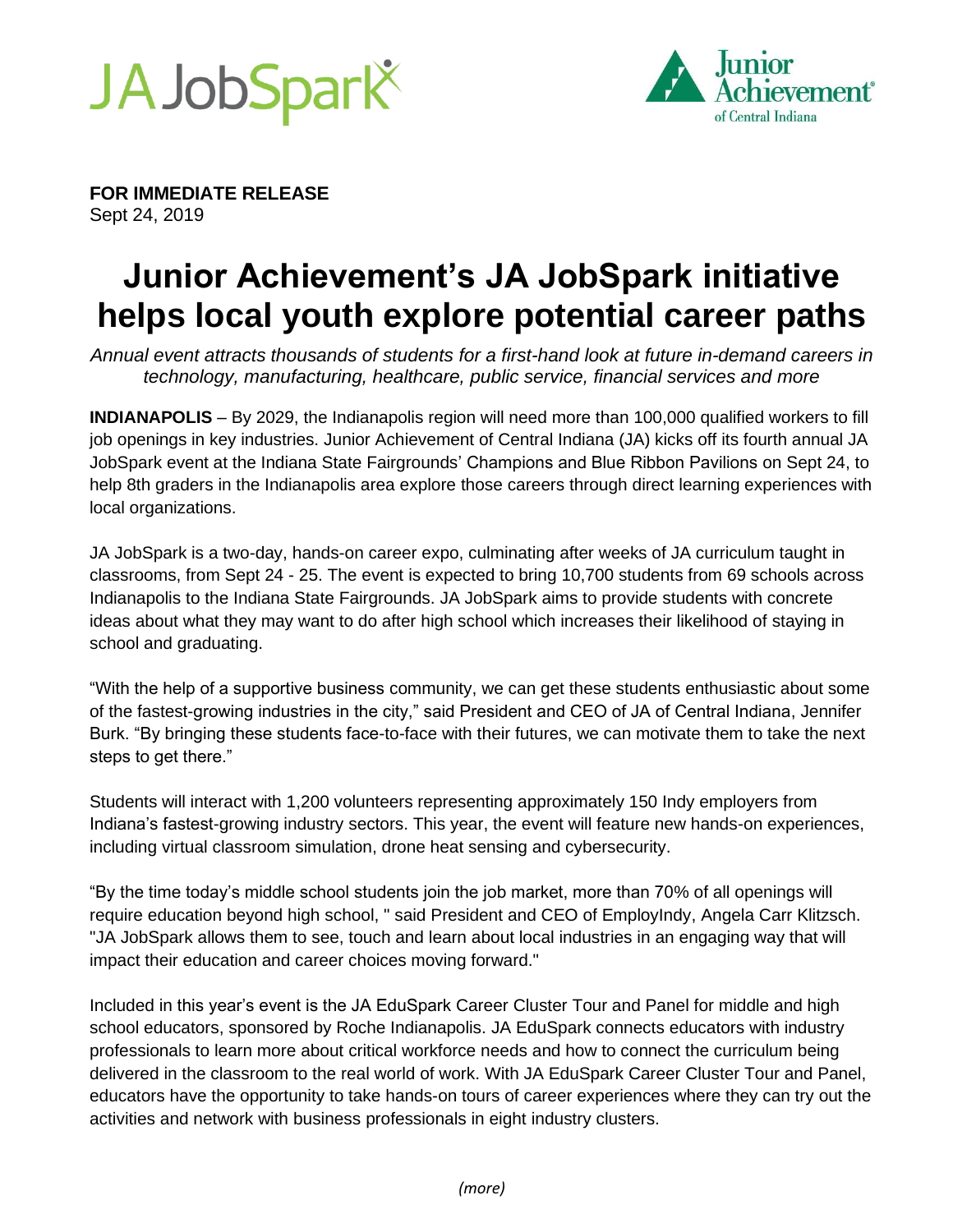Corporate, government and organizational leaders volunteer on committees throughout the year to help recruit, plan and organize JA JobSpark's employer participants within a number of key sectors: advanced manufacturing, engineering and logistics; agriculture, food and natural resources; architecture, engineering and construction; business and finance; government, law and public service; health and life sciences; hospitality and tourism; and technology.

The schedule for the two-day program is as follows:

## **September 24**

- 9:30 a.m. Doors open for students
- 1:30 p.m. Doors close for students
- 2:30 p.m. 5:00 p.m. JA EduSpark Career Cluster Tour and Panel, sponsored by Roche Indianapolis

Moderator: PJ McGrew, Executive Director, Governor's Workforce Cabinet Panelists include:

- o Terra Doyle, Senior Director Talent Acquisition, Roche
- o Mitch Denton, Vice President, Pepper Construction
- o Nick Smarrelli, Chief Executive Officer, GadellNet
- o Sascha Harrell, Director of Education & Workforce, Indiana Manufacturing

# **September 25**

- 9:00 a.m. VIP Experience and Tour sponsored by IKORCC, networking with community, education and business leaders
- 9:30 a.m. Doors open for students
- 9:30 a.m. VIP Experience and Tour Program speakers include:
	- o Jennifer Burk, President and CEO, Junior Achievement of Central Indiana
	- $\circ$  Jerome Stanford, Senior Political Lead and Business Representative, Indiana Kentucky Ohio Regional Council of Carpenters (IKORCC)
	- o Angie Carr Klitzsch, CEO, EmployIndy
	- o Tiffany Benjamin, Senior Director, Corporate Social Responsibility and Global Health President, Eli Lilly and Company
	- o Aleesia Johnson, Superintendent, Indianapolis Public Schools
- 1:30 p.m. Doors close for students

For more information about JA, visit [www.jaindy.org.](http://www.jaindy.org/) To learn more about JA JobSpark, visit [www.jajobspark.org.](file:///C:/Users/tjones/AppData/Local/Microsoft/Windows/Temporary%20Internet%20Files/Content.Outlook/K7DLU9CM/www.jajobspark.org) For more information about JA EduSpark visit: [www.jaeduspark.org.](http://www.jaeduspark.org/)

###

## **About Junior Achievement of Central Indiana**

Junior Achievement (JA) empowers young people to own their future success. Our volunteer-delivered K-12 programs foster career exploration, work readiness, entrepreneurship, financial literacy and philanthropy skills. JA's experiential learning inspires kids to dream big and reach their potential. Junior Achievement of Central Indiana helps young people connect with relevant learning and the importance of staying in school. JA sparks students to develop competitive skills and confidence.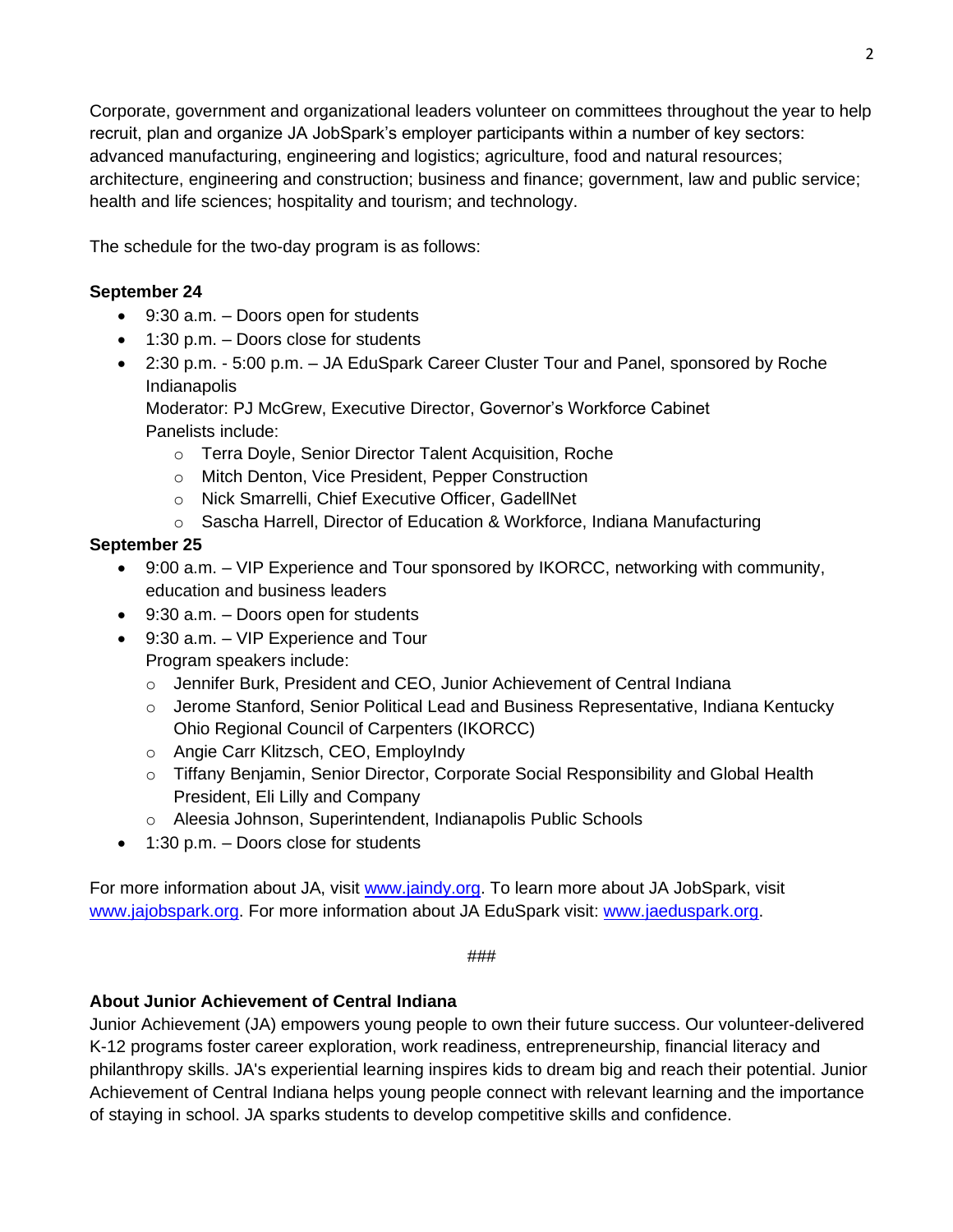**Media Contact:**  Kacy Wendling Junior Achievement of Central Indiana (765) 376-9761 [kacy@jaindy.org](mailto:kacy@jaindy.org)

Lisa Tellus **Hirons** (425) 761-6881 [ltellus@hirons.com](mailto:ltellus@hirons.com)

# **2019 JA JobSpark Industry Partners:**

## **2019 Industry Partners**

## **Advanced Manufacturing, Engineering and Logistics**

Allied Automation, Allison Transmission, Ed Martin Automotive Group, Eli Lilly and Company, Haas Factory Outlet, IN-MaC, Ivy Tech Community College, MSD Wayne Township, Purdue Polytechnic, Roche Indianapolis, Rolls-Royce, Snap-On Tools, UPS, Vincennes University Aviation Technology Center

#### **Agriculture, Food and Natural Resources**

American Dairy Association of Indiana, Celebrate Science Indiana, Corteva Agriscience, Indiana Corn Marketing Council, Indiana Department of Natural Resources, Indiana Department of Workforce Development, Indiana Farm Bureau, Indiana Soybean Alliance, Indiana State Department of Agriculture, Indiana State Fairgrounds and Event Center, Indianapolis Power and Light Company, MacAllister Machinery, Prairie Farms, Purdue Extension, Weaver Popcorn

## **Architecture, Engineering and Construction**

Build Your Future Indiana, Business Furniture, Custom Concrete Company, Inc., EmployIndy, Fanning Howey Associates, Inc., Gaylor Electric, GroundsPRO, Hagerman Construction, IBEW Local 481, IKORCC, Indiana Mineral Aggregates Association, Indiana University Health, International Union of Operating Engineers Local 103, Keramida Inc., MSD Wayne Township, Pepper Construction, Powers & Sons Construction Company, R.E. Dimond and Associates, Inc., Rebuilding Together Indianapolis, Relocation Strategies, RJE Business Interiors, Rowland Design, Safety Management Group, Schmidt Associates, Tiny Homes Indy, Try It Tiny, UA Local 440 Plumbers, Pipefitters & HVAC Service Technicians, West Side Tractor Sales Company, Wilhelm

#### **Business and Finance**

BMO Harris Bank, The Capital Group Companies, Deloitte, Eli Lilly and Company, EmployIndy, Fuel Merchandise Group, Indianapolis Public Schools, JPMorgan Chase & Co., OneAmerica Financial Partners, Inc., STAR Financial Bank, Strategic Capital Partners,

## **Government, Law and Public Service**

City of Indianapolis-Office of the Mayor, EmployIndy, FBI Indianapolis, Indiana Commission for Higher Education, Indiana Department of Workforce Development, Indiana General Assembly, Indiana House of Representatives, Indiana National Guard, Indiana Youth Institute, Indianapolis Fire Department, Indianapolis Metropolitan Police Department, Indianapolis Public Schools, Indy Public Safety Foundation, Indiana State Senate, Marian University, Marion County Sheriff's Office, Mary Rigg Neighborhood Center, National Weather Service, Office of Senator Todd Young, State of Indiana